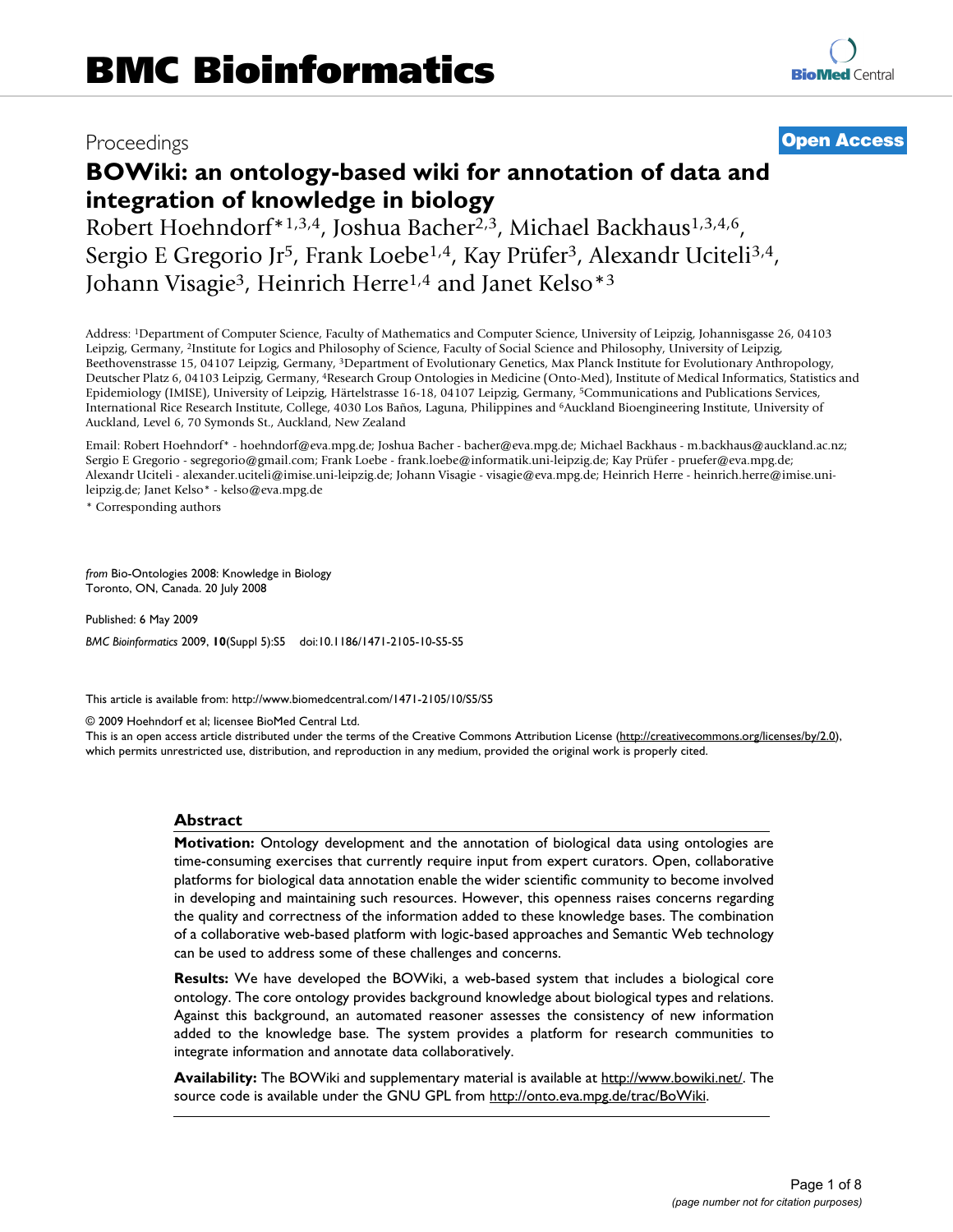#### **Introduction**

Biological ontologies have been developed for a number of domains, including cell structure, organisms, biological sequences, biological processes, functions and relationships. These ontologies are increasingly being applied to annotate and classify biological data. Data annotations with ontological categories provide an explicit description of specific features of the data, which are intended to enable users to integrate, query and reuse the data in ways previously not possible, thereby significantly increasing the data's value [1].

Developing and maintaining these ontologies requires manual creation, deletion and correction of concepts and their definitions within the ontology. Additionally, the annotated biological data must be maintained and new annotations created. In order to overcome the growing knowledge acquisition bottleneck, several authors suggest using community-based tools such as wikis for the description, discussion and annotation of the functions of genes and gene products [2-4]. To provide a useful resource for the scientific community, such a wiki must permit the acquisition of structured knowledge in addition to capturing knowledge in the form of free text.

However, an open approach like wikis frequently raises concerns regarding the quality of the information captured. The information represented in the wiki should adhere to particular quality criteria, such as internal consistency (the wiki content does not contain contradictory information) and consistency with biological background knowledge (the wiki content should be factually accurate). Logic-based tools can be employed to address some of these concerns. We have developed the BOWiki, a wiki system that uses a core ontology together with an automated reasoner to maintain a consistent knowledge base. It is specifically targeted at small- to medium-sized communities.

#### **Motivation**

To facilitate the quick collaborative acquisition of knowledge, wiki systems can be used [5]. They permit the rapid creation and maintenance of knowledge in the form of free text. To enable the reuse of the captured knowledge for additional scientific analyses and queries, *semantic wikis* add a formal knowledge representation layer on top of the text-centered wiki functionality [6].

With collaborative knowledge acquisiton, maintaining the knowledge base's quality is of particular importance.

Several sources of errors can be identified. First, an entry in a knowledge base may not correspond to reality. For example, a statement to the effect that all African elephants have purple skin color is factually incorrect. This error can be detected by humans who review the information about African elephants and know that the fact in the knowledge base is incorrect. Automatic detection is more difficult. Formal theories about the domain of discourse must be available for automatic detection of incorrect knowledge to work. In particular, a formal theory that contains a statement about all African elephants having gray skin color and that states gray and purple are distinct colors can be used to detect a contradiction between the asserted statement and the theory.

Automated detection of this kind requires that large parts of biological knowledge are formalized and represented in a form that can be used for automated inferences, a state of affairs which is far from being achieved. We believe that completely automated detection of factually inaccurate knowledge is unfeasible. Alternatively, manual detection can be supported by providing easy access to the inferences drawn from asserted knowledge. Someone who is unaware of an African elephant's properties, but knows that all elephants are gray can identify as incorrect the assertion that African elephants are purple more easily when additional inferences are presented.

In contrast to factual correctness, internal consistency is easier to maintain through automated means. A set of statements is inconsistent if it contains a contradiction. Automated reasoners [7] can detect inconsistencies for a number of formalisms, including the computable fragment of the Web Ontology Language (OWL) [8]. To detect an inconsistency through reasoning, the representation formalism must offer to express negation, either explicitly or implicitly, in the knowledge base. OWL exhibits both types, e.g. the use of negated classes (explicit) and disjointness statements (implicit negation).

Another error source is the use of conflicting ontologies by the agents that collaborate in the knowledge base construction. Terms in ontologies may refer to different concepts, and therefore to reality in different ways. Many examples can be found in cases where the same term names concepts assuming an implicit context. For instance, there are at least five distinct concepts referred to as *cell wall* in various biological sub-domains. All those concepts are defined differently and may be correct in appropriate contexts, but none is *a priori* preferable. Formal ontologies can be used in order to make such distinctions explicit and thus to fix the intended meaning of a vocabulary to some extent. Therefore, they provide a means to support a common understanding of a basic vocabulary. Automated reasoners can then be used together with formalized ontologies to verify the consistency of an assertion in the knowledge base with respect to an accepted background ontology.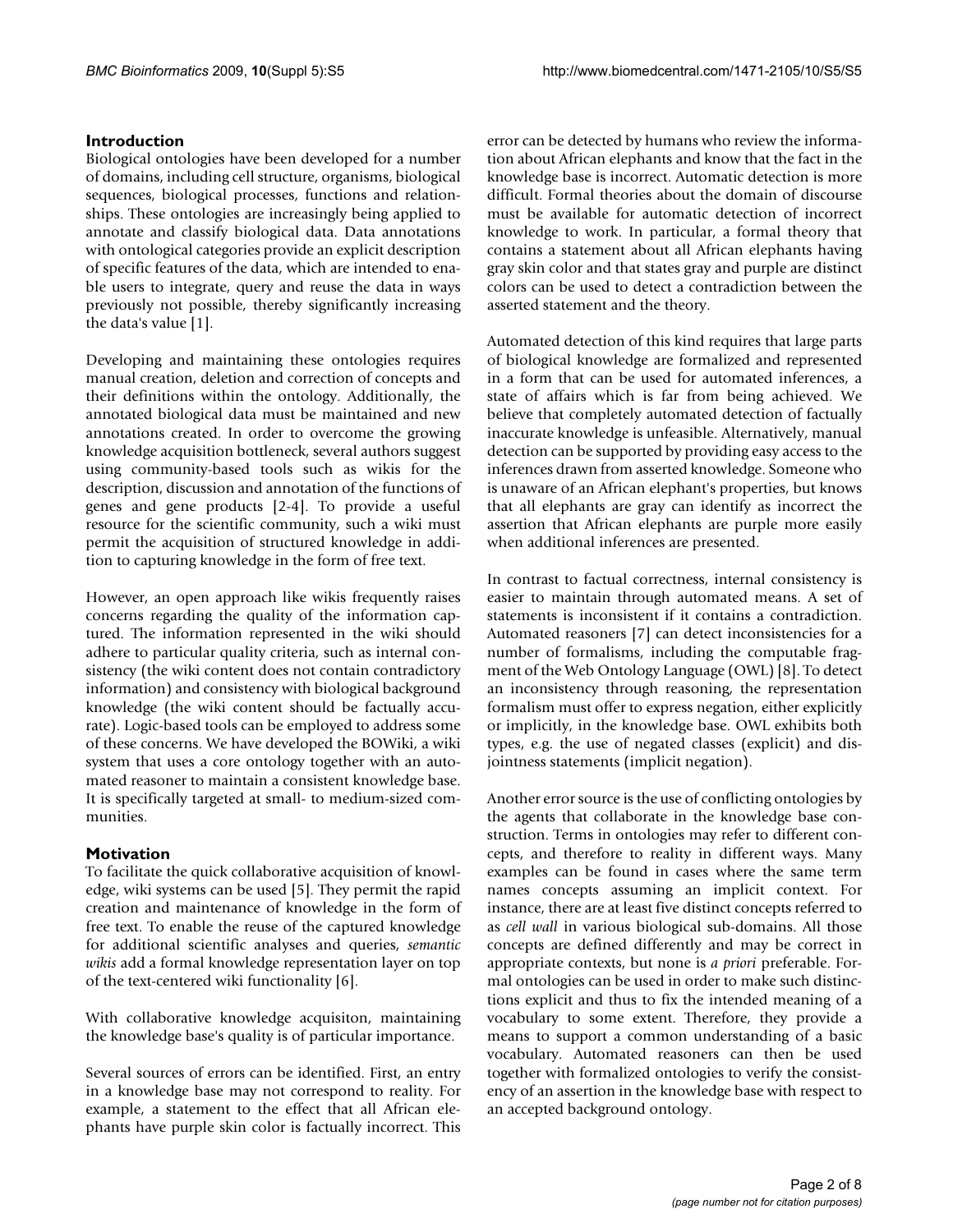While most unwanted statements in a knowledge base are false, even true statements may reduce the quality of a knowledge base. Knowledge is widely considered to be justified true belief [9]. A belief, independent of its truth or falsehood, that lacks *justification* should not be included in a knowledge base. The justification of a belief in the knowledge base cannot be identified automatically, as the statement is often contained in a publication, webpage, or other source. The association of a statement with its source helps users to evaluate whether the statement should remain included in the knowledge base.

Summarizing, a collaboratively maintained knowledge base should provide easy access to inferences drawn from asserted knowledge to simplify the detection of incorrect assertions, maintain internal consistency, enforce the use of a common background ontology and permit the inclusion of justifications for assertions. These principles form the foundation of the quality control mechanisms that are implemented in the BOWiki software.

#### **System description**

The BOWiki is a semantic wiki based on the MediaWiki software [10]. In addition to the text-centered collaborative environment common to wikis, a semantic wiki provides the user with an interface for entering structured data [11]. This structured data can subsequently be used to query the data collection.

The BOWiki extends the MediaWiki's capabilities. It allows users to characterize the entities specified by wikipages as *instances* of ontological categories, to *define new relations* within the wiki, to *interrelate* wikipages and to *query* for wikipages satisfying selected criteria [12]. In particular, the BOWiki adds the following features to the MediaWiki software (for details see figure 1 and table 1): typing of wikipages (table 1), *n*-ary semantic relations among wikipages (table 1), semantic search and retrieval, reasoner support for content verification, adaptability to an application domain, import of bio-ontologies for local accessibility and simple reuse, graphical ontology browsing and the export of the wiki content into OWL [8].

We consider both adaptability to the application domain and content verification as the BOWiki's two outstanding novel features. Adaptability means that during setup, the software reads an OWL ontology selected by the user that provides a type system for the wikipages and the relations that are available to connect them. New relations can be introduced using specific wiki syntax, while the types remain fixed after setup.

While semantic wikis allow for the structured representation of information, they often provide little or no quality control and do not verify the consistency of captured

knowledge. Using the imported ontology as a type system in the BOWiki provides additional background knowledge about the selected domain. This background knowledge is used to check user-entered, semantic content by means of an OWL reasoner. Currently, the performance of automated reasoners remains a limiting factor. Nevertheless, the reasoner delivers a form of quality control for the BOWiki content that should be adopted wherever feasible.

The BOWiki was primarily designed to describe biological data using ontologies. In conjunction with a core ontology [13] for biology like GFO-Bio [14] or BioTop [15], the BOWiki can be used for this purpose. A biological core ontology provides very general categories of the biological domain. More specific categories of biological subdomains can be drawn from ontologies in the Open Biomedical Ontologies (OBO) [16]. In this connection, we developed a module that allows OBO flatfiles [17], the established data format for OBO ontologies, to be imported into the BOWiki. By default, these ontologies are only accessible for reading; they are neither editable nor considered in the BOWiki's reasoning. Users can then create wikipages containing information about biological entities, and describe the entities both in natural language text and in a formally structured way. For the latter, they can relate the described entities to categories from the OBO ontologies, and these categories are then made available for use by the BOWiki reasoning.

In contrast to annotating data with ontological categories, i.e., asserting an undefined association relation between a biological datum and an ontological category, it is possible in the BOWiki to define precisely the relation between a biological entity (e.g. a class of proteins) and another category: a protein may not only be *annotated* to *transcription factor activity*, *nucleus*, *sugar transport* and *glucose*. In the BOWiki, it may stand in the *has\_function* relation to transcription factor activity; it can be *located\_at* a nucleus; it can *participate\_in* a *sugar transport* process; it can *bind* glucose. This use of distinct relations for linking data to categories allows for refined querying of the wiki contents. It is possible to define new relations in the BOWiki. These relations can be *n*-ary relations, i.e., they can have more than two arguments. Relations are defined on a special wiki page by specifying the relation's name, the names of their argument slots (relational roles [18]) and the types of the entities that can fill the argument slots.

The BOWiki can be used to describe not only data, but also biological categories, or to create relations between biological categories. As such, the BOWiki could further be used to create so-called cross-products [16,19] between different ontologies.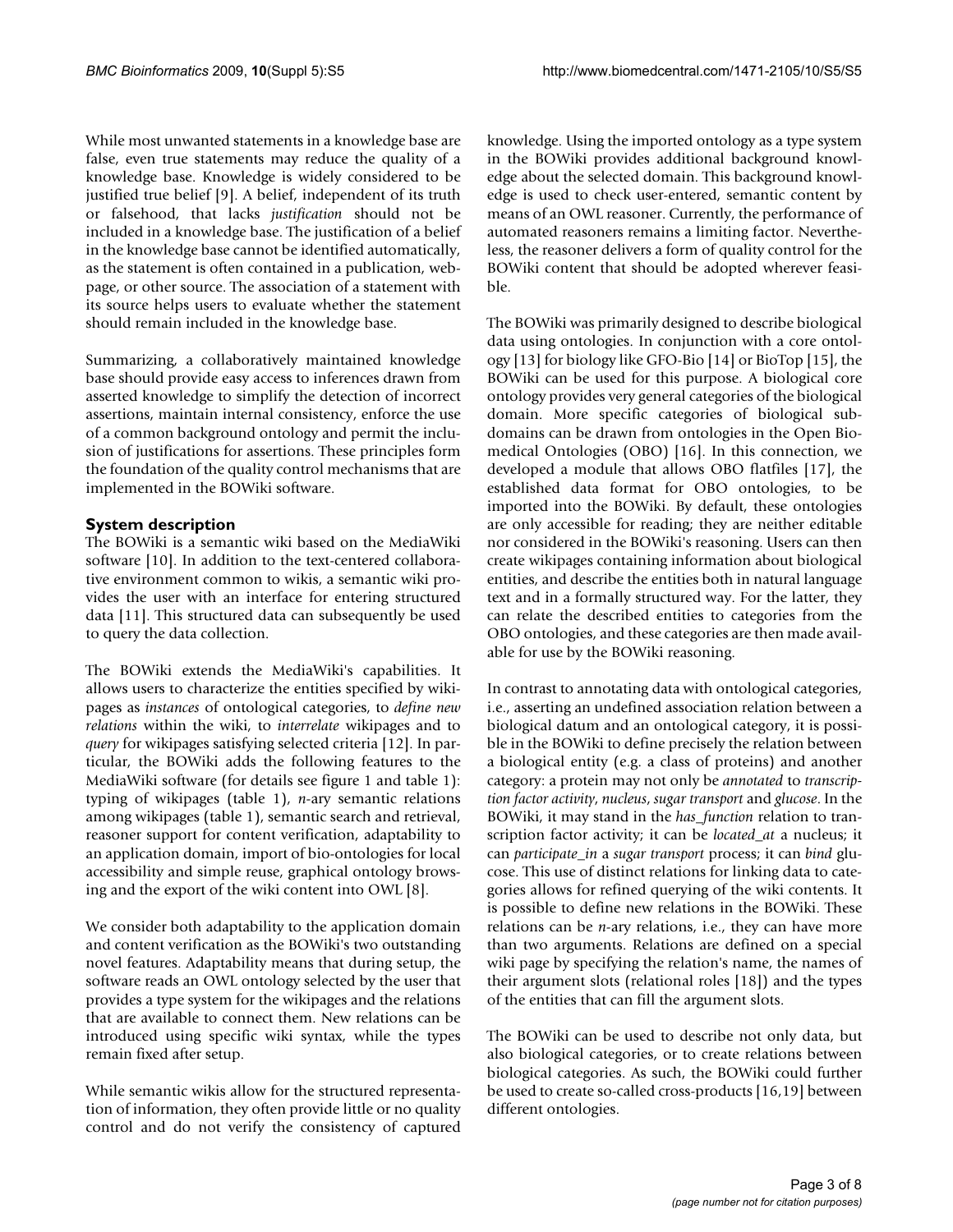

#### **Figure 1**

**Overview of basic BOWiki functionality**. (a) The OType statement is used to declare the entity described by a wikipage to be an instance of a certain type. The syntax for using a defined relation is shown in (b). Note that HvSUT2 implicitly fills a third argument role of realizes, since the relation is used on this page. For every relation, this implicit role is called the subject role. The relation **realizes** is therefore a ternary relation. (c) A relation's arguments are defined using the has argument statement. The example shows the definition for two roles and their restriction to specific OWL categories. All data stored in the BOWiki can be queried for, e.g. using the query form illustrated in part (d).

### **Implementation**

Within our MediaWiki extension, users can specify the type of entity described by a wikipage (see table 1). One of the central ideas of the BOWiki is to provide a predefined set of types and relations (and corresponding restrictions among them). We deliver the BOWiki with the biological core ontology GFO-Bio [14], but other foundational ontologies may be used, e.g. BioTop [15], BFO [20] and DOLCE [21]. Technically, any *consistent* OWL-DL [8] file can be imported as the type system. Types are modeled as OWL classes and binary relations as OWL properties. Relations of higher arity are modeled according to use case 3 in [22], i.e., as classes whose individuals model relation instances. Ontological justification for using this pattern can be found in [18,23]. Wikipages as descriptions of instances of types give rise to OWL individuals, which may be members of OWL classes.

An OWL ontology can provide background knowledge about a domain in the form of axioms that restrict the basic types and relations within the domain. This allows for automatic verification of parts of the semantic content created in the BOWiki: users may introduce a new page in the wiki and describe some entity; they may then add type information about the described entity; this added type information is then automatically verified. The verifica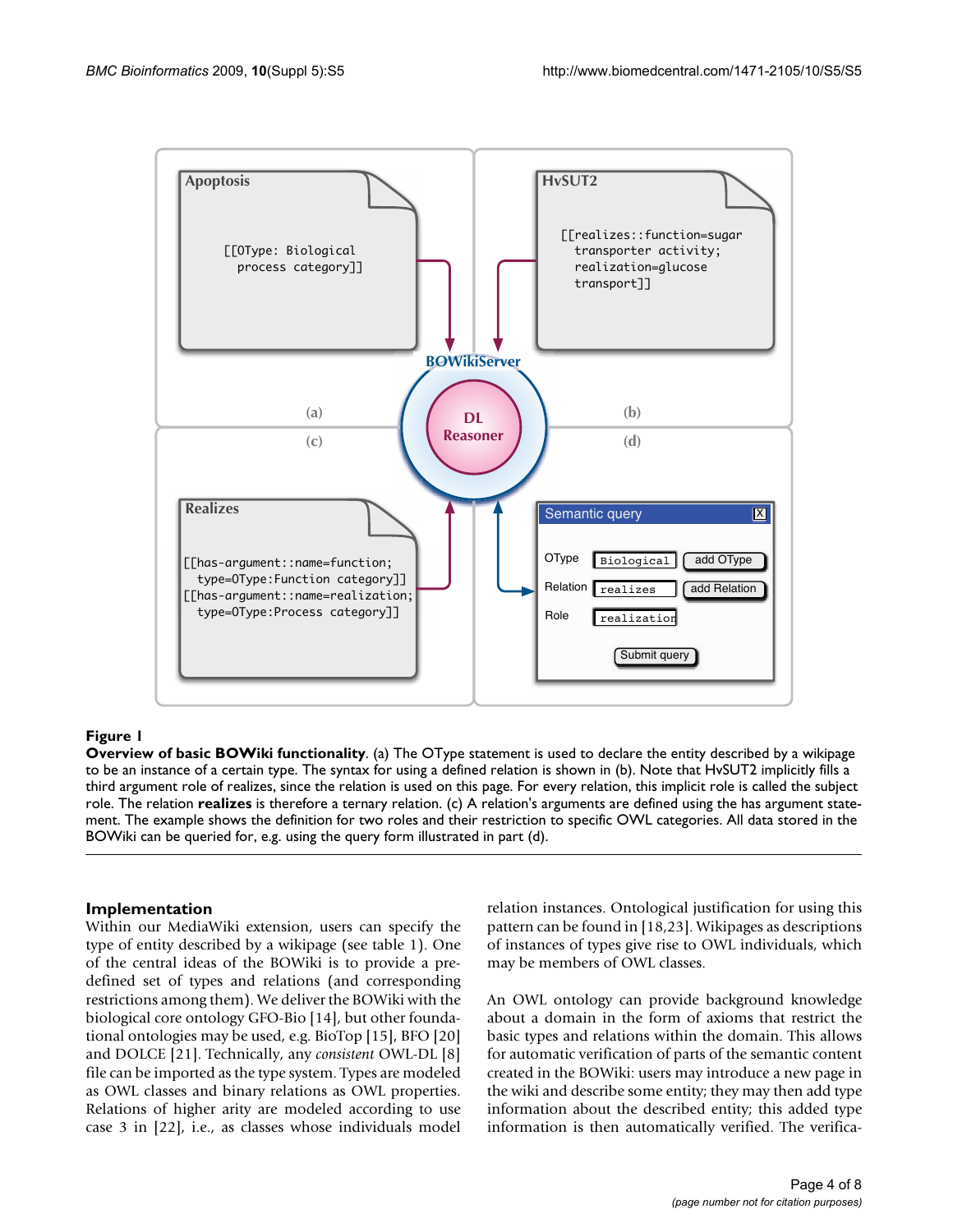**Table 1: Syntax and semantics of the BOWiki extensions.** 

| <b>BOWiki syntax</b>                                                                                    | <b>OWL</b> abstract syntax                                                     |
|---------------------------------------------------------------------------------------------------------|--------------------------------------------------------------------------------|
| Generic                                                                                                 |                                                                                |
| I [[OType:C]]                                                                                           | Individual( <b>page type(C)</b> )                                              |
| $2$ [[ $R::page2$ ]]                                                                                    | Individual( $page$ value( $R$ page2))                                          |
| $3$ [[R::role1 = page1;;roleN = pageN]]                                                                 | Individual(R-id type(R))                                                       |
|                                                                                                         | Individual(R-id value(subject page))                                           |
|                                                                                                         | Individual(R-id value(R-role1 page1))                                          |
|                                                                                                         |                                                                                |
|                                                                                                         | Individual(R-id value(R-roleN pageN))                                          |
| 4 [[has-argument:: name = roleName;type = $OType:C$ ]]                                                  | SubClassOf(page gfo:Relator)                                                   |
|                                                                                                         | ObjectProperty(R-roleName domain(page) range(C))                               |
| Examples                                                                                                |                                                                                |
| I on page Apoptosis: [[OType:Category]]                                                                 | Individual(Apoptosis, type(Category))                                          |
| 2 on page Apoptosis: [[CC-isa::Biological_process]]                                                     | Individual(Apoptosis value(CC-isa Biological_process))                         |
| 3 on page HvSUT2: [[Realizes:: function = Sugar_transporter_activity;<br>$process = Glucose_transform]$ | Individual(Realizes-0 type(Realizes))                                          |
|                                                                                                         | Individual(Realizes-0 value(Realizes-subject HvSUT2))                          |
|                                                                                                         | Individual(Realizes-0 value(Realizes-process Glucose_transport))               |
| 4 on page Realizes: [[has-argument:: name = function; type =<br>OType:Function_category]]               | SubClassOf(Realizes gfo:Relator))                                              |
|                                                                                                         | ObjectProperty(Realizes-function domain(Realizes)<br>range(Function_category)) |

The table shows the syntax constructs used in the BOWiki for semantic markup. The second column provides a translation into OWL, following [23]. (**page** refers to the wikipage in which the statement appears; "R-id" is a name for an individual whose "id" part is unique and generated automatically for the occurrence of the statement). Because OWL has a model-theoretic semantics, this translation yields a formal semantics for the BOWiki syntax. In the lower half of the table we illustrate each construct with an example and present its particular translation to OWL.

tion checks the logical consistency of the BOWiki's content – as OWL individuals and properties relating them – with the restrictions of the ontology's types and relations, like those in GFO-Bio. Therefore, OWL reasoning enforces the commitment to a common conceptualization of a domain, as far as it is formalized in the background ontology.

The BOWiki uses a description logic [24] reasoner to perform those consistency checks. A layer of abstraction is needed between the BOWiki application and the description logic reasoner in order to support more than one type of reasoner. While the DIG protocol [25] provides such an abstraction layer and is implemented by many description logic reasoners, it does not support operations required by the BOWiki. Among the missing features are the removal of instances, rollbacks of the knowledge base or explanations of detected inconsistencies. To address these problems, we implemented the BOWikiServer, a stand-alone server that provides access to a description logic reasoner using the Jena 2 Semantic Web Framework [26] and a custom-developed protocol. A schema of the BOWiki's architecture is illustrated in figure 2.

Whenever a user edits a wikipage in the BOWiki, the consistency of the changes with respect to the core ontology is verified using the BOWikiServer. Only consistent changes

are permitted. In the event of an inconsistency, an explanation for the inconsistency is given, and no change is made until the user resolves the inconsistency. The inconsistency can be resolved through the modification of the new, conflicting statement, or modifications of statements that are already contained in the knowledge base.

In addition to verifying the consistency of newly added knowledge, the BOWikiServer can perform complex queries over the data contained within the wiki. Queries are performed as retrieval operations for description logic concepts [24], i.e., as queries for all individuals that satisfy a description logic concept description.

The performance of the description logic reasoner employed in the BOWiki limits the performance of the overall system. A comprehensive empirical study of a BOWiki installation populated with real-world data is subject to future work. Automated tests appear unfeasible due to a large number of indeterminate parameters of such data. However, evaluations of the Pellet reasoner on real-world data sets in other domains [27] may provide an estimate of BOWiki's performance.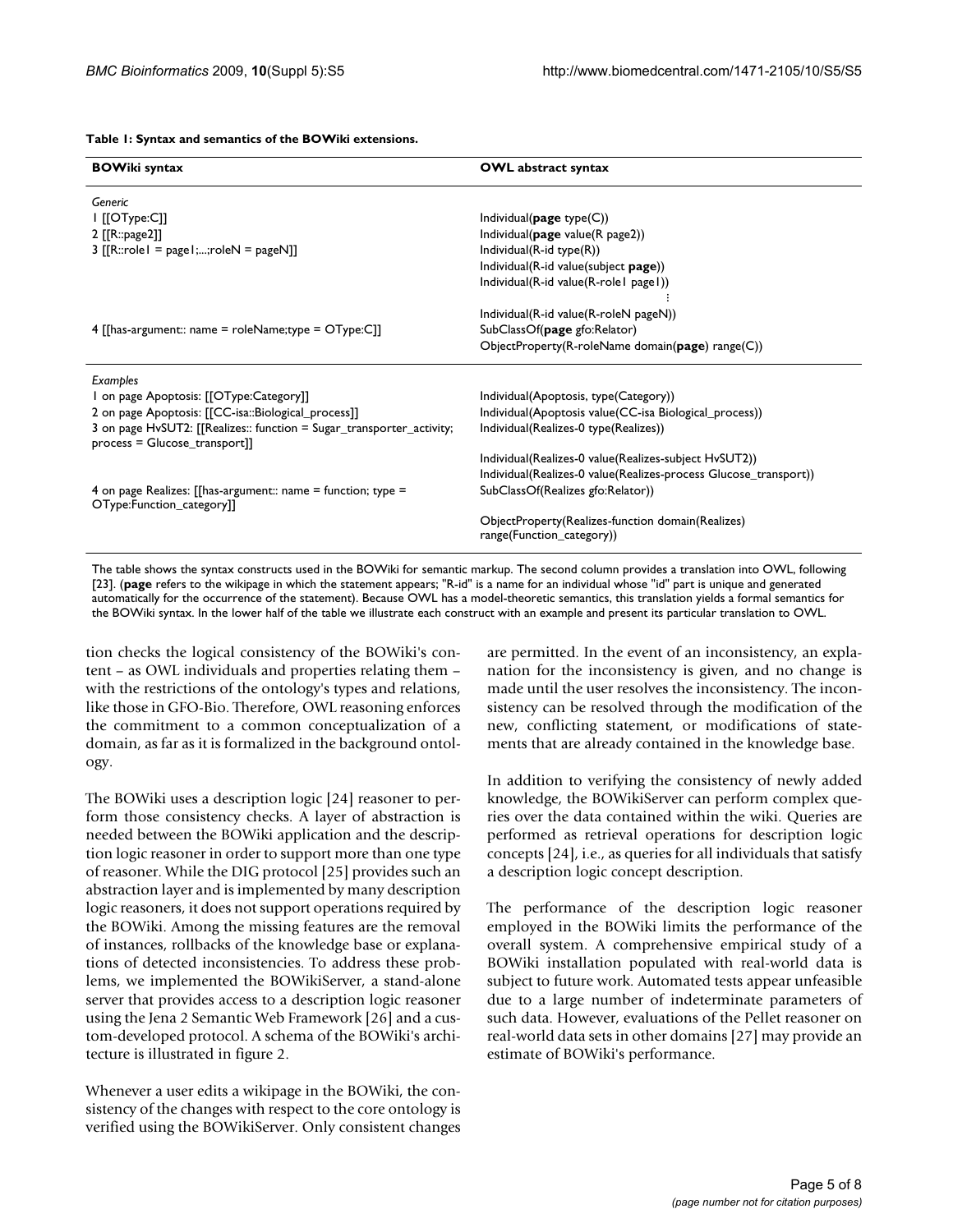

### **Figure 2**

**BOWiki architecture**. (a) The BOWiki extension to the MediaWiki software processes the semantic data added to wiki pages. The semantic data is subsequently transferred to the BOWikiServer using a TCP/IP connection. (b) To evaluate newly entered data or semantic queries, the BOWikiServer requires an ontology in OWL-DL format (provided during installation of the BOWiki). Consistent semantic data will be stored. If an inconsistency is detected, the edited page is rejected with an explanation of the inconsistency. The BOWikiServer currently uses the Jena 2 Semantic Web Framework together with the Pellet reasoner. (c) After successful verification the semantic data is stored in a separate part of the SQL database.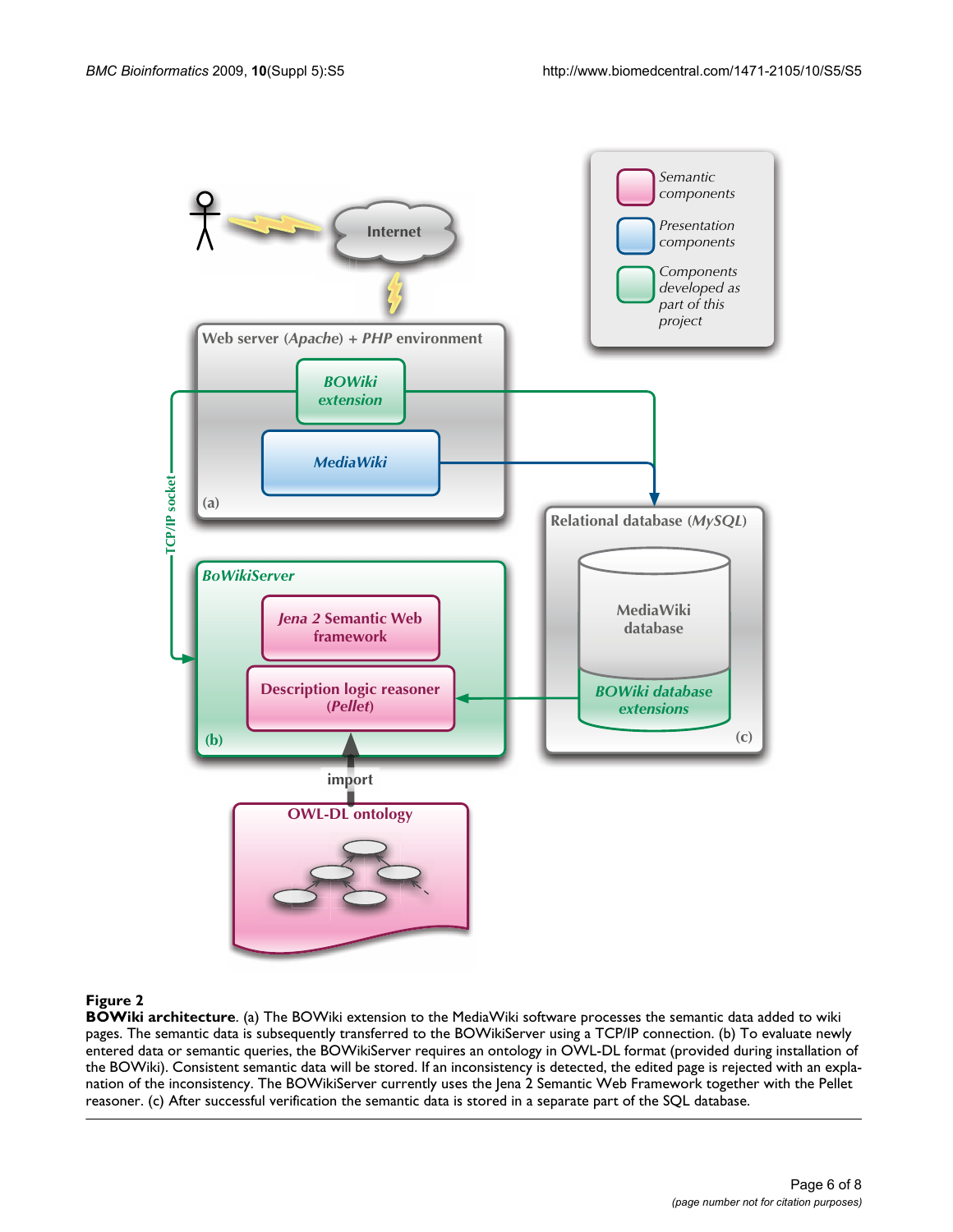### **Discussion**

#### *Using different reasoners*

The BOWikiServer provides a layer of abstraction between the description logic reasoner and the BOWiki.

Depending on the description logic reasoner used, different features can be supported. Currently, the BOWikiServer uses the Pellet reasoner [7]. Pellet supports the explanation of inconsistencies, which can be shown to users to help them in correcting inconsistent statements submitted to the BOWiki. It also supports the nonmonotonic description logic ALCK with the auto-epistemic **K** operator [28]. This permits both open- and closed-world reasoning [29] to be combined. Several practical applications of this have been discussed for the integration of ontologies in biology [14] and in the context of the Semantic Web [30], e.g. "epistemic querying" as enhanced querying capability of a system. On the other hand, reasoning in the OWL description logic fragment is highly complex [31]. It is possible to use reasoners for weaker logics to overcome the performance limitations encountered with Pellet.

#### *Comparison with other approaches*

WikiProteins [4] is a software project based also on the MediaWiki software, focused on annotating Swissprot [32]. Similar to the BOWiki, it utilizes ontologies like the Gene Ontology [1] and the Unified Medical Language System [33] as a foundation for the annotation. It is generally more targeted at creating and collecting definitions for terms than on capturing knowledge in a logic-based and ontologically founded framework. As a result, it contains a mashup of lexical, terminological and ontological information. In addition, WikiProteins neither supports *n*-ary relations nor provides a description logic reasoner to retrieve or verify information. It therefore lacks the quality control and retrieval features that are central to the BOWiki. On the other hand, because of the different usecases that WikiProteins supports, it is designed to handle much larger quantities of data than the BOWiki, and it is better suited for creating and managing terminological data.

The Semantic Mediawiki [11] is another semantic wiki based on the Mediawiki software. It is designed to be applicable within the online encyclopedia Wikipedia. Because of the large number of Wikipedia users, performance and scalability requirements are much more important for the Semantic Mediawiki than for the BOWiki. Therefore, it also provides neither a description logic reasoner nor ontologies for content verification.

The IkeWiki [34], like the BOWiki, includes the Pellet description logic reasoner for classification and verification of consistency. However, parts of the IkeWiki's functionality require users to be experts in either Semantic Web technology or knowledge engineering. As a consequence, the BOWiki lacks some of the functionality that the IkeWiki provides (such as creating and modifying OWL classes) as it targets biologist users, most of whom are not trained in knowledge engineering. On the other hand, the IkeWiki lacks some functionality included in the BOWiki, most notably the ability to process ontologies in the OBO Flatfile Format.

### **Conclusion**

We developed the BOWiki as a semantic wiki specifically designed to capture knowledge within the biological and medical domains. It has several features that distinguish it from other semantic wikis and from similarly targeted projects in biomedicine, most notably its ability to verify its semantic content for consistency with respect to background knowledge and its ability to access external OBO ontologies.

The BOWiki is intended to enable a scientific community to annotate biological data rapidly. This annotation can be performed using biomedical ontologies. In addition to data annotation, the specific type of relations between entities can be made explicit. It is also possible to integrate different biological knowledge bases by creating partial definitions for the relations and categories used in the knowledge bases.

The BOWiki employs a type system to verify the consistency of the knowledge represented in the wiki. The type system is provided in the form of an OWL ontology. If the type system is a core ontology for a domain (i.e., it provides background knowledge and restrictions about the categories and relations for the domain), its use contributes to maintaining the ontological adequacy of the BOWiki's content, and thereby the content's quality.

### **Competing interests**

The authors declare that they have no competing interests.

### **Authors' contributions**

KP and RH conceived the initial idea, JB, MB, RH and AU implemented the BOWiki and the BOWikiServer. HH, RH and FL provided logical and ontological support. JB, MB, SG, HH, RH, JK, FL, AU and JV participated in the design of the BOWiki software. JK supervised the project. HH, RH, JK and FL wrote this paper. All authors participated in discussion and revision of the paper. All authors read and approved the final manuscript.

### **Acknowledgements**

We thank Christine Green for her help in preparing the English manuscript.

This article has been published as part of *BMC Bioinformatics* Volume 10 Supplement 5, 2009: Proceedings of the Bio-Ontologies Special Interest Group